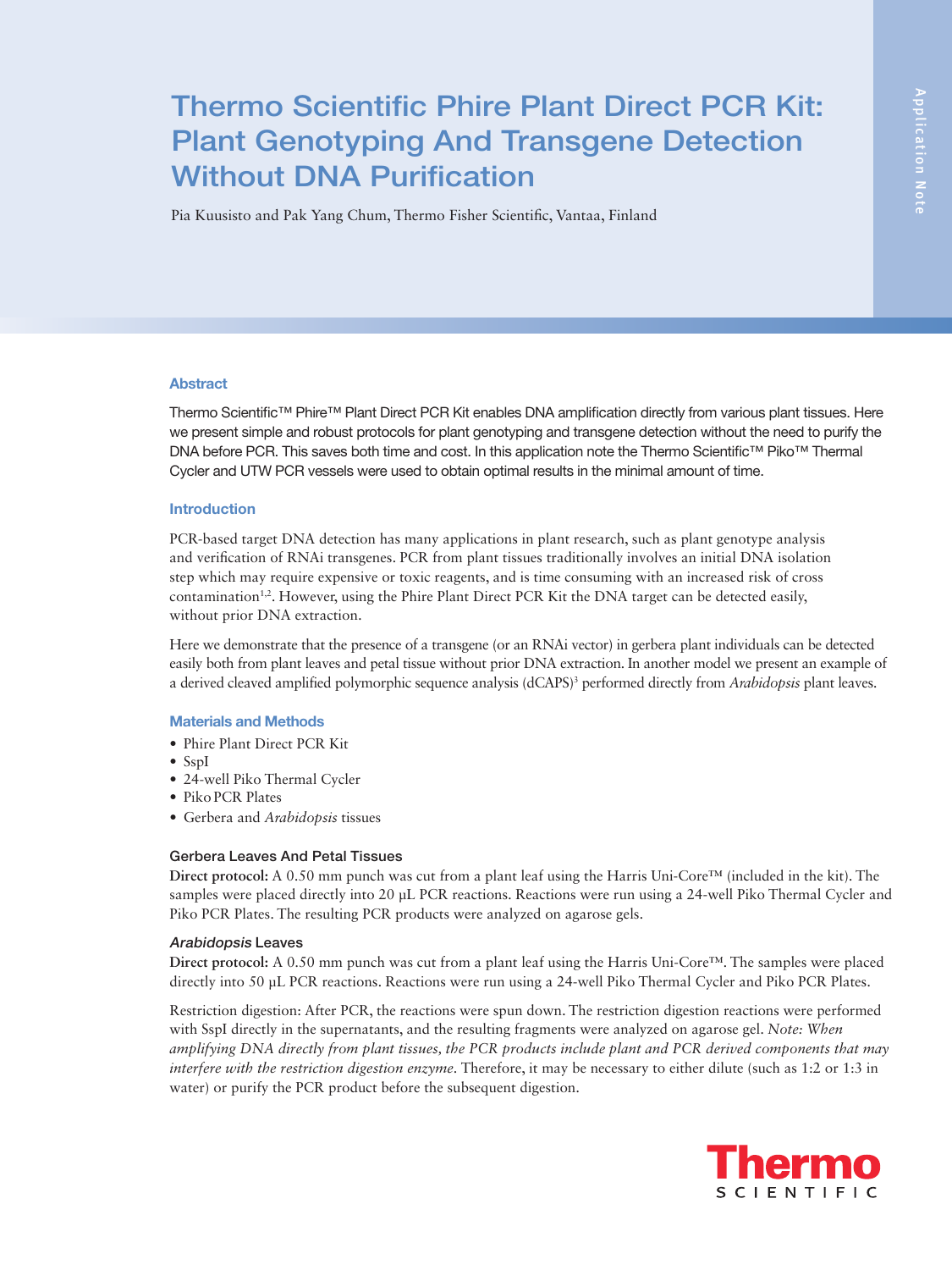| <b>Components</b>                           | $20 \mu L$<br><b>Reaction</b> | 50 µL<br><b>Reaction</b> | <b>Final</b><br>Conc. |
|---------------------------------------------|-------------------------------|--------------------------|-----------------------|
| $H_2O$                                      | add to<br>$20 \mu L$          | add to 50 µL             |                       |
| 2x Phire Plant<br><b>PCR Buffer</b>         | $10 \mu L$                    | $25 \mu L$               | 1x                    |
| primer A                                    | x µL                          | x µL                     | $0.5 \mu M$           |
| primer B                                    | x µL                          | x µL                     | $0.5 \mu M$           |
| Phire Hot Start II<br><b>DNA Polymerase</b> | $0.4$ µL                      | $1 \mu L$                |                       |
| Plant tissue                                | $0.5 \text{ mm}$<br>punch     | $0.5$ mm<br>punch        |                       |

**Table 2.** Cycling conditions.

|                      | 3-step<br>protocol              |                |               |
|----------------------|---------------------------------|----------------|---------------|
| <b>Cycle Step</b>    | Temp.                           | <b>Time</b>    | <b>Cycles</b> |
| Initial denaturation | 98 °C                           | 5 minute       |               |
| Denaturation         | 98 °C                           | 5s             |               |
| Annealing            | X °C                            |                | 40            |
| Extension            | 72 °C                           | 20s            |               |
| Final extension      | $72^{\circ}$ C<br>$4^{\circ}$ C | minute<br>hold |               |

## Results and Discussion

In this application note we describe the performance of the Phire Plant Direct PCR Kit in two target DNA detection approaches. First we demonstrated that an RNAi vector can be easily detected from gerbera plants without any template purification (Figure 1). Twelve gerbera individuals were tested by simply placing a 0.50 mm punch of leave or petal tissue into a PCR reaction. Five individuals gave a positive signal with RNAi transgene-specific primers indicating the presence of the RNAi vector.



**Figure 1.** Detection of RNAi vector in gerbera plants using the Thermo Scientific Direct PCR approach. Punches (0.50 mm) from plant leaves or petal tissues were placed directly in 20 µL PCR reactions, and 210 bp products were amplified using transgene-specific primers. The results indicate that plant individuals corresponding to samples 2, 4, 7, 9 and 11 contain the RNAi transgene. The obtained results were confirmed by conventional analysis of CTAB DNA extraction followed by PCR (data not shown).



**Figure 2.** Genotyping of *Arabidopsis* plant individuals with dCAPS technique directly from leave punches. Punches (0.50 mm) from plant leaves were placed directly in 50 µL PCR reactions, and 160 PCR products containing the SNP site (G or A allele) were amplified with primers introducing a unique SspI site to the A-allele. The unpurified PCR products were digested with SspI restriction enzyme. The resulting fragments were analyzed on 3% agarose gel. M, size marker; A and G correspond to the SNP alleles of each sample. The obtained results were confirmed by conventional analysis of DNA extraction followed by PCR and restriction digestion.

The results were confirmed with a conventional DNA extraction method using hexadecyltrimethylammonium bromide (CTAB; data not shown). The sample material was also tested with the control primer set supplied with the kit to ensure the reagents and samples were in good condition (data not shown).

Next we tested the suitability of the Phire Plant Direct PCR Kit to dCAPS genotyping. In dCAPS genotyping assays, single nucleotide polymorphisms (SNPs) are identified by SNP allele specific restriction endonuclease digestion. The restriction site within the SNP of interest is either introduced or destroyed by PCR using a primer with one or more mismatches to the target DNA. After PCR, the PCR products are digested and the resulting fragments revealing the genotype of each individual are analyzed on agarose gel.

In this example the SNP site of interest in the *Arabidopsis* genome was amplified from plant leaf punches with the Phire Plant Direct PCR Kit. The forward primer contained one mismatch at the 3'-end creating an *SspI* specific restriction site in the target DNA which included the SNP of interest (A-allele) but not in the other allele of that particular SNP (Figure 2). Note that even though the 3'-5'-exonuclease activity of the Phire Hot Start II DNA Polymerase is moderate, it was necessary to use one 3'-terminal phosphorothioate (**PTO**) modification in the 3'-end of forward primer. The PCR product was digested with SspI directly in the PCR reaction mix. Agarose gel analysis revealed high yields of digested product. This result confirmed that no DNA purification is required prior to dCAPS genotyping when using the Phire Plant Direct PCR Kit.